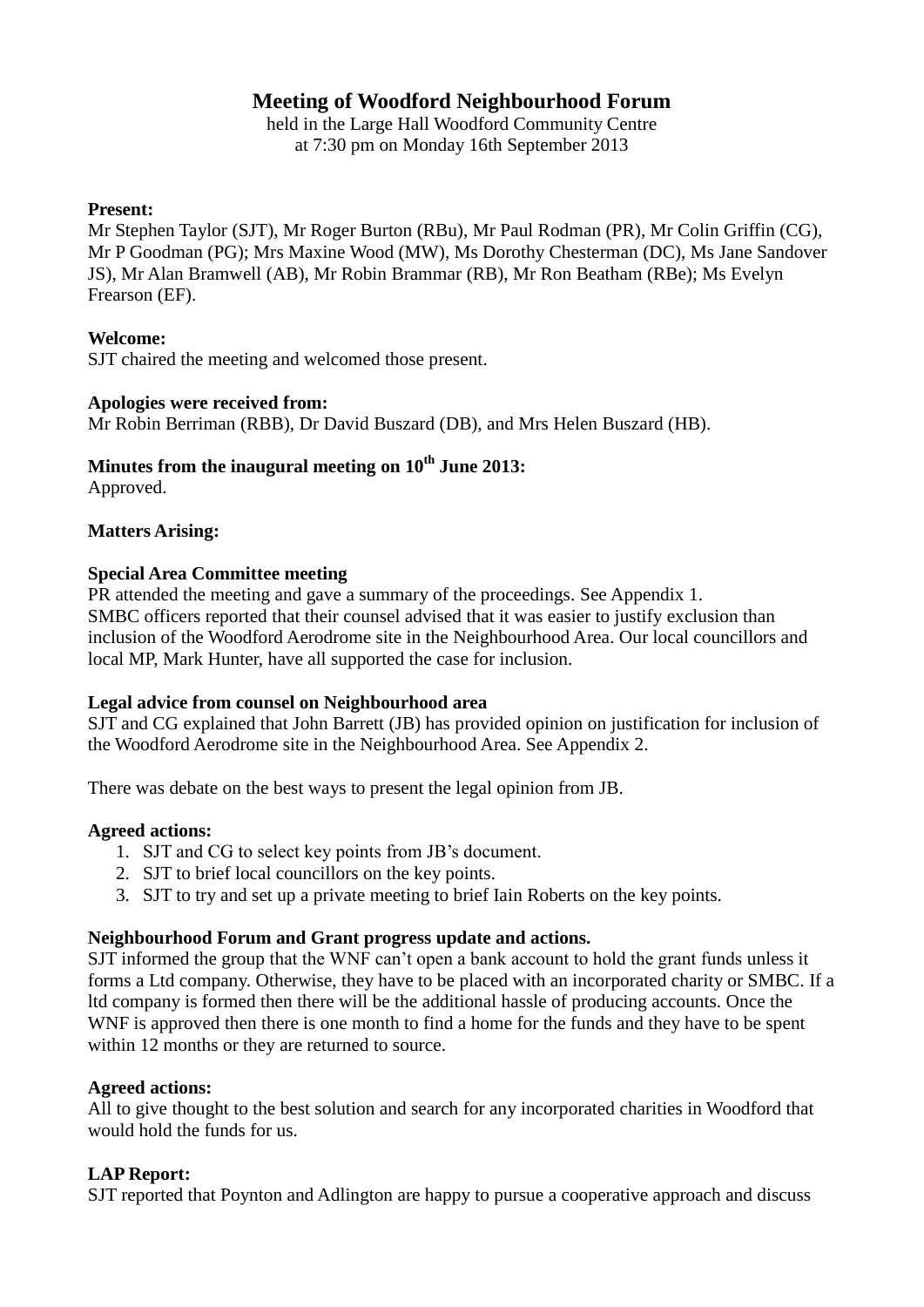thoughts on generating a single plan for the Woodford Aerodrome site. The pros and cons of a joint approach were discussed.

It was reported that the Poynton bypass project has now achieved two thirds of the necessary funding.

## **Agreed Actions:**

SJT to invite the Poynton group to have a non-voting rep on our forum.

## **Setting up Working groups:**

This item was carried over to a future meeting.

## **AOB**

1. RBu raised communication issues

Another questionnaire and methods of circulation were discussed, including Word Press (RBu to explore).

## **Next Meetings**

Provisionally Mon  $21<sup>st</sup>$  Oct [Note this may change following recent events]

Evelyn Frearson  $18<sup>th</sup>$  October 2013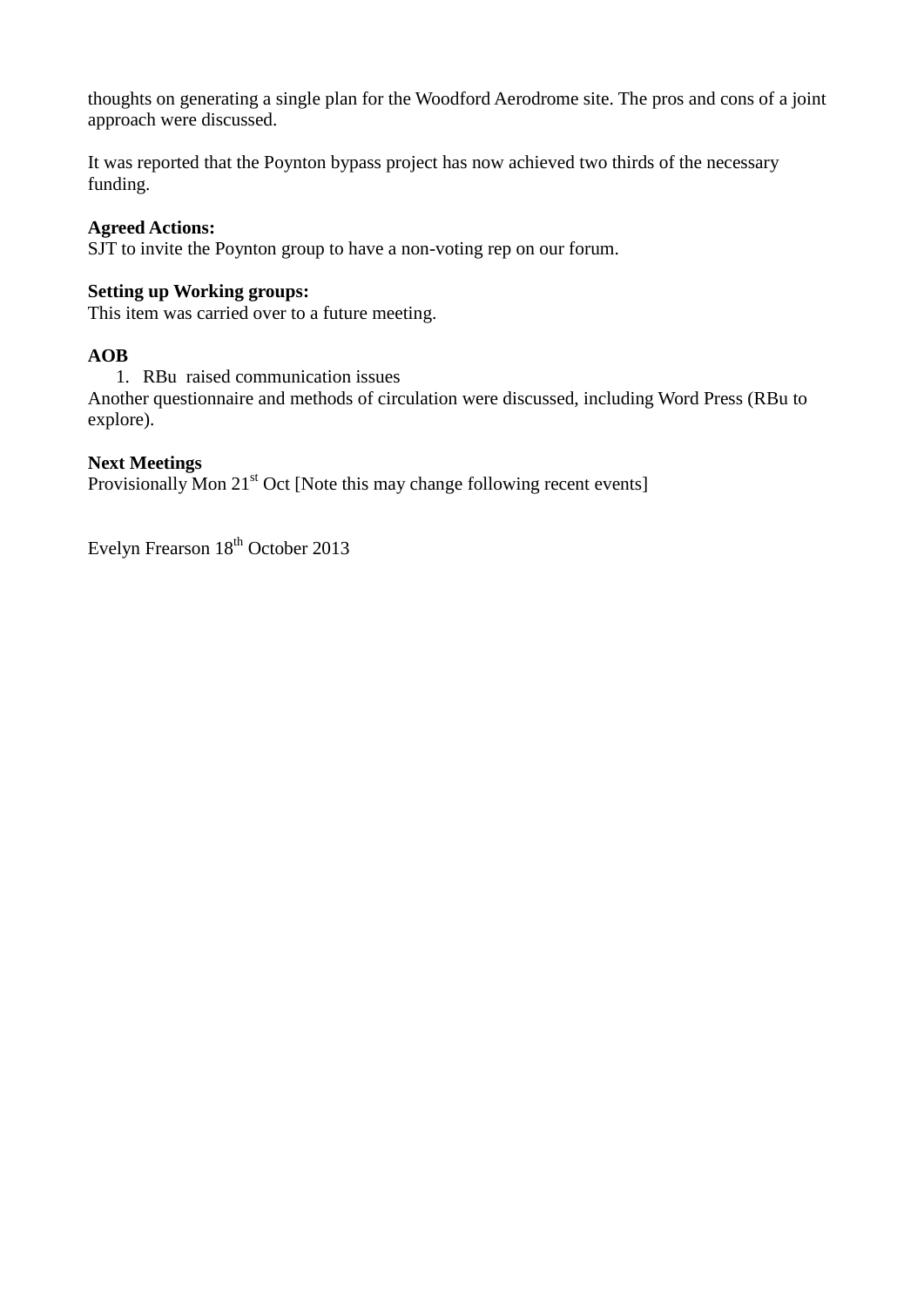# **Bramhall and CH Area Com 13th Sept 2013**

Notes by CP Rodman

Arrived at meeting at 17. 40 due to traffic jam on A6.

Attending, Local councillors except Paul Bellis Lib Dems L Grice and (S Bosworth who abstained for the vote to keep his powder dry for later meetings on this subject)

Officers present, only Paul Laurence and the democratic services chap taking notes, PL noted that having Emmer Curle (Planning) next to him would have been helpful.

Also was Jennie Daly + 1 (of Harrow Estates)

PL went through his detailed report Agenda item 2 (Page 5 – 20) at a pace,

He laboured the fact to the councillors that these important decisions may be subject to JR which ever decision was made and that they had to have valid reasons for their actions.

It is worth reviewing this document as it sets out PL`s case and has some points that don`t help our application.

## **Areas of note**

4.3 Mentions that the "*Starting point for determining the NA Application should be a presumption in favour of the geographic area as applied for*"...

This point was skated over by PL but was brought up by B Leck.

Daws hill was given much air time, including his assertion and that of the legal advice SMBC have received concluded that the cases are similar in many ways and that the option of less risk to SMBC is to reject the airfield from the Woodford NF area.

Points 4.5 and 4.7 make this clear. Points 4.11 and 4.12 also back these conclusions. He also made the point that Daws hill was case law that applies at present (he did not make the point at this stage that a review had been permitted to this ruling)

#### **Answers to Councillors Questions**

PL tried to get various points over

SMBC has the full complement of saved policies etc to control development in Stockport and on the "airfield opportunity site" together with national guidance etc, plus the approved SPD, the was no need to add another layer of the Woodford NF Plan.

The NF Plan only has effect at policy level what development is permitted within Woodford. It cannot control planning matters on site and due to time scales. It can take between  $12 - 18$ months to finalise a NP. This document would have no effect on the detailed imminent application or on the outline / reserved matters. *(I don`t know how correct this view is.)*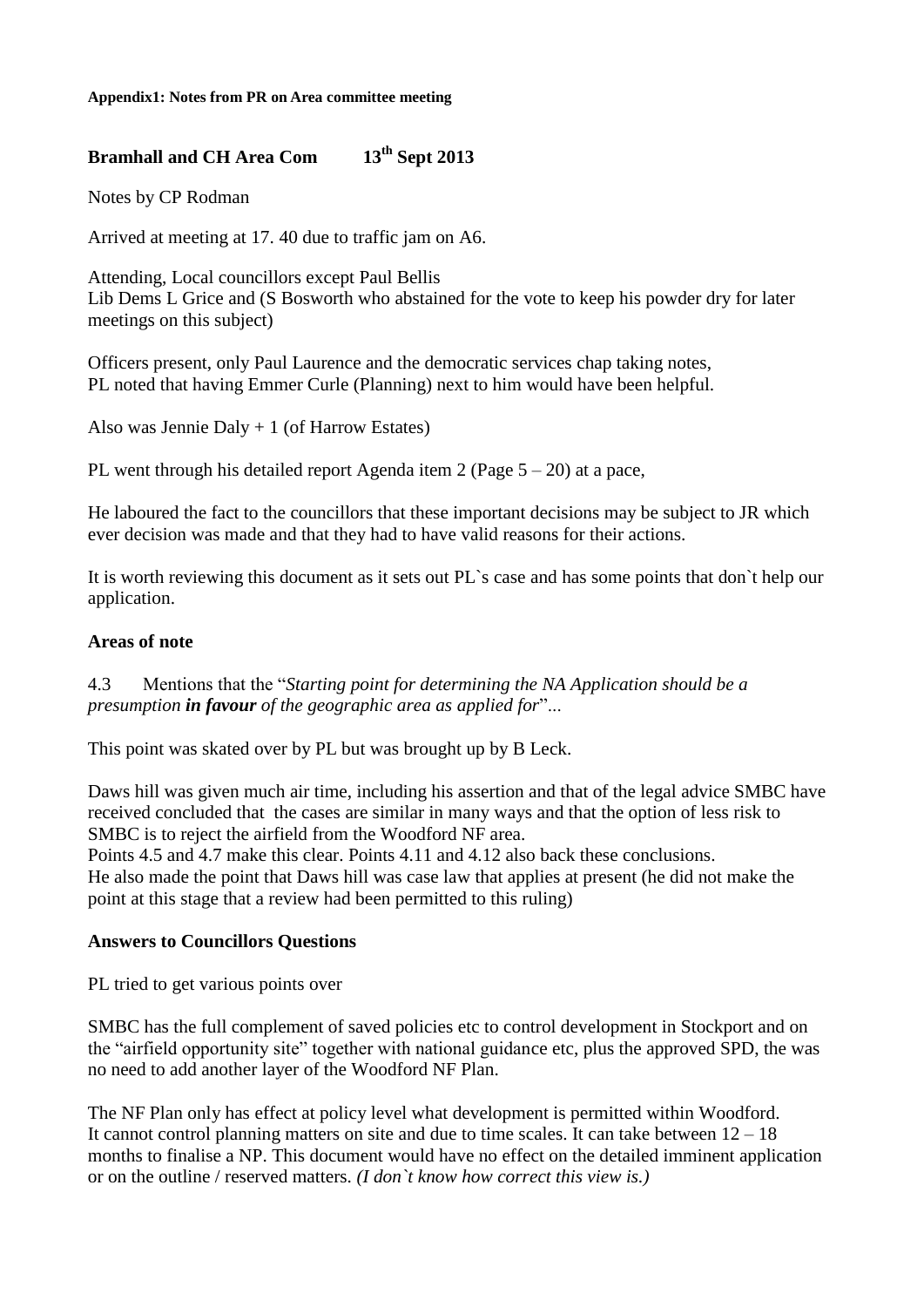Basically he was pushing the point that this is a lot of work for no gain.

# **Other items of note**

When the planning application is received it will be subject to **16 weeks** of consideration by SMBC planners who are confident that it will be determined at the end of this period.

I was asked if I wished to comment to PL`s statement.

I made the point that the Daws hill ruling was seen as unsound by the planning profession and a review was due early next year. What would SMBCs` position be if the ruling was overturned? PL Ans. Assume that SMBC has to apply case law that is in place at time of discussion.

Considered new question

If the NP only affects policy and not detail planning issues even in the later stages of the airfield development as you suggest, what is the problem then, with including the whole airfield in the Woodford NA as this move will have no effect on the development going forward.

PL Ans mumbled something....

Councillors saw my point and agreed with it (if it's not going to cause an issue why exclude it.)

Brian Bagnall made very sound arguments for including the area and the fact that WCC had been in existence since 1974 acting for the best interests of Woodford residents etc. Our current campaign was applauded as the most organised ever seen in Stockport. WCC were not anti development, but for a development that complemented and enhanced the village of Woodford.

Bryan Leck made supporting comments and pointed out PL`s omission of 4.3

Lenny Grice after some clarification of some points was in favour of supporting our position

#### **Vote was taken**

All in favour of the formation of the Woodford NF and excluding SEMMM`s corridor but including the airfield in our NFA. S Bosworth LD Abstained.

# **Final Note**

We won this small battle but the next ones will be tougher

We do need JB's opinion in my view to counter Daws hill which is a major plank in PL's argument I think we need to meet Brian Bagnall soon to discuss the next stage (tactics). (Pre Thursday  $19<sup>th</sup>$  if possible).

Consider concise written submissions to exec meeting (JB input?).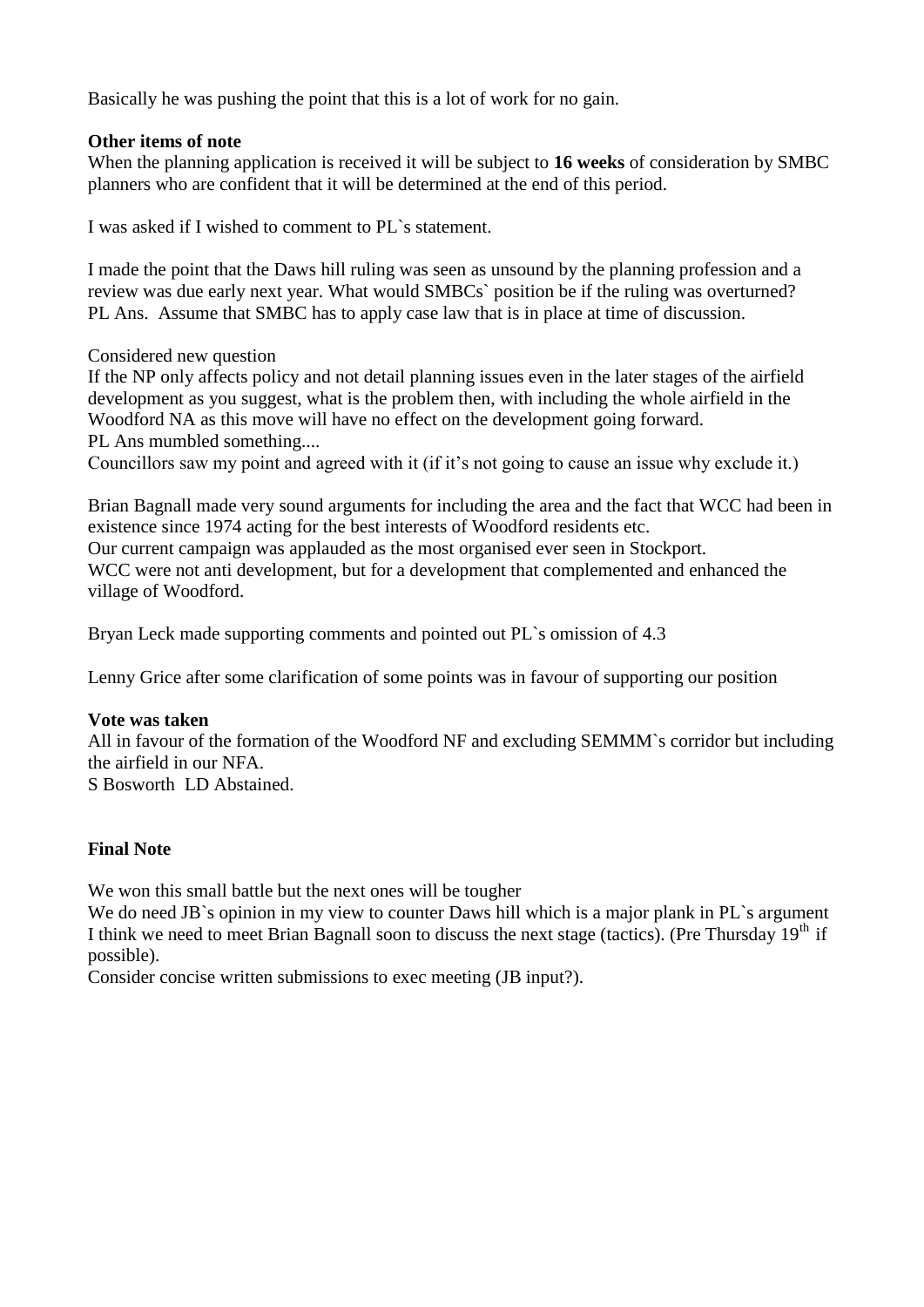**Appendix 2: Advice from John Barrett on the Woodford Neighbourhood Area**

# **WOODFORD NEIGHBOURHOOD AREA**

## **TOWN AND COUNTRY PLANNING ACT 1990**

**LOCALISM ACT 2011**

# **A D V I C E**

I am asked to advise the Woodford Neighbourhood Forum with regard to the designation by Stockport Metropolitan Borough Council of their proposal for the creation of a Neighbourhood Area under the provisions contained in the Town and Country Planning Act 1990 as amended by the Localism Act 2011.

For the reasons I shall develop in this Advice, I consider that the determination of the area applied for (including the land comprised of the Woodford Aerodrome Opportunity Site) would be lawful.

#### **Statutory Framework**

In November 2011 the Coalition Government published the Plain English Guide to the Localism Act. In his Foreword, Greg Clark, the Minister of State for Decentralisation, stated:

> **"The Localism Act sets out a series of measures with the potential to achieve a substantial and lasting shift in power away from central government and towards local people. They include: new freedoms and flexibilities for local government; new rights and powers for communities and individuals; reform to make the planning system more democratic and more effective, and reform to ensure that decisions about housing are taken locally.**

> **This document summarises each of the main ideas contained in the Act and explains the overall differences that they will make."**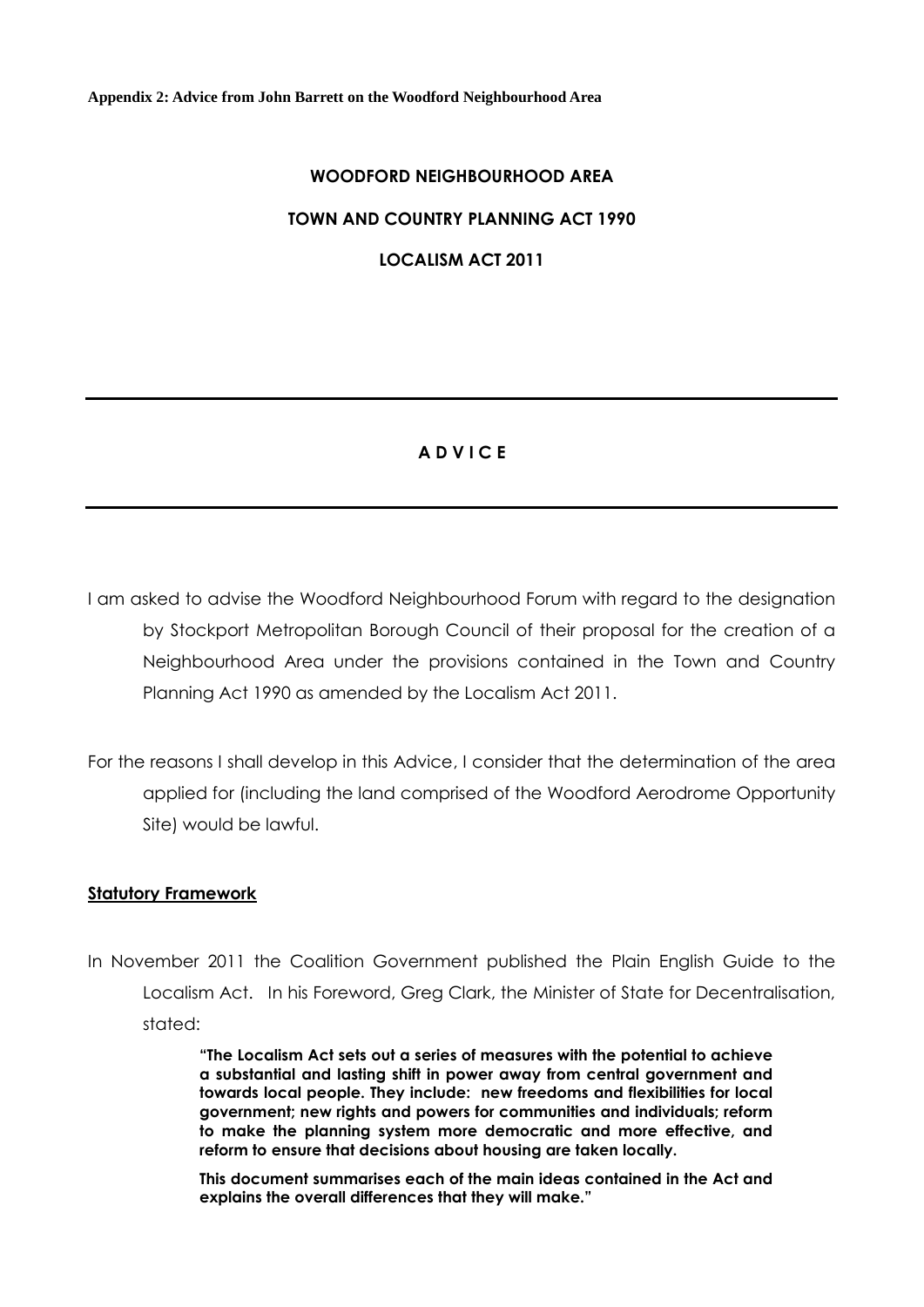Then dealing with the specific powers that are the subject matter of this Advice, the section dealing with "Neighbourhood Planning" continues:

> **"Instead of local people being told what to do, the Government thinks that local communities should have genuine opportunities to influence the future of the places where they live. The Act introduces a new right for communities to draw up a neighbourhood plan.**

> **Provided a neighbourhood development plan or order is in line with national planning policy, the strategic vision for the wider area set by the Local Authority, and with other legal requirements, local people will be able to vote on it in a referendum. If the plan is approved by a majority of those who vote, then the Local Authority will bring it into force."**

Thus it can be seen that the concept of neighbourhood planning was a central aspect of

government policy that sought to enable local decision-making.

Schedule 9 to the Localism Act 2011 inserted a number of provisions in to the Town and

Country Planning Act 1990. Section 61G of the amended 1990 Act states:

- **"(1) A 'neighbourhood area' means an area within the area of a local planning authority in England which has been designated by the authority as a neighbourhood area; but that power to designate is exercisable only where -**
	- **(a) a relevant body has applied to the authority for an area specified in the application to be designated by the authority as a neighbourhood area, and**
	- **(b) the authority are determining the application (but see subsection (5)).**
- **(2) A 'relevant body' means –**
	- **(a) a parish council; or**
	- **(b) an organisation or body which is, or is capable of being, designated as a neighbourhood forum (on the assumption that, for this purpose, the specified area is designated as a neighbourhood area).**
- **(3) A 'specified area" –**

**…**

- **(a) in the case of an application by a parish council, must be one that consists of or includes the whole or any part of the area of the Council, and**
- **(b) in the case of an application by a organisation or body, must not be one that consists of or includes the whole or any part of the area of a parish council.**
- **(4) In determining an application the authority must have regard to –**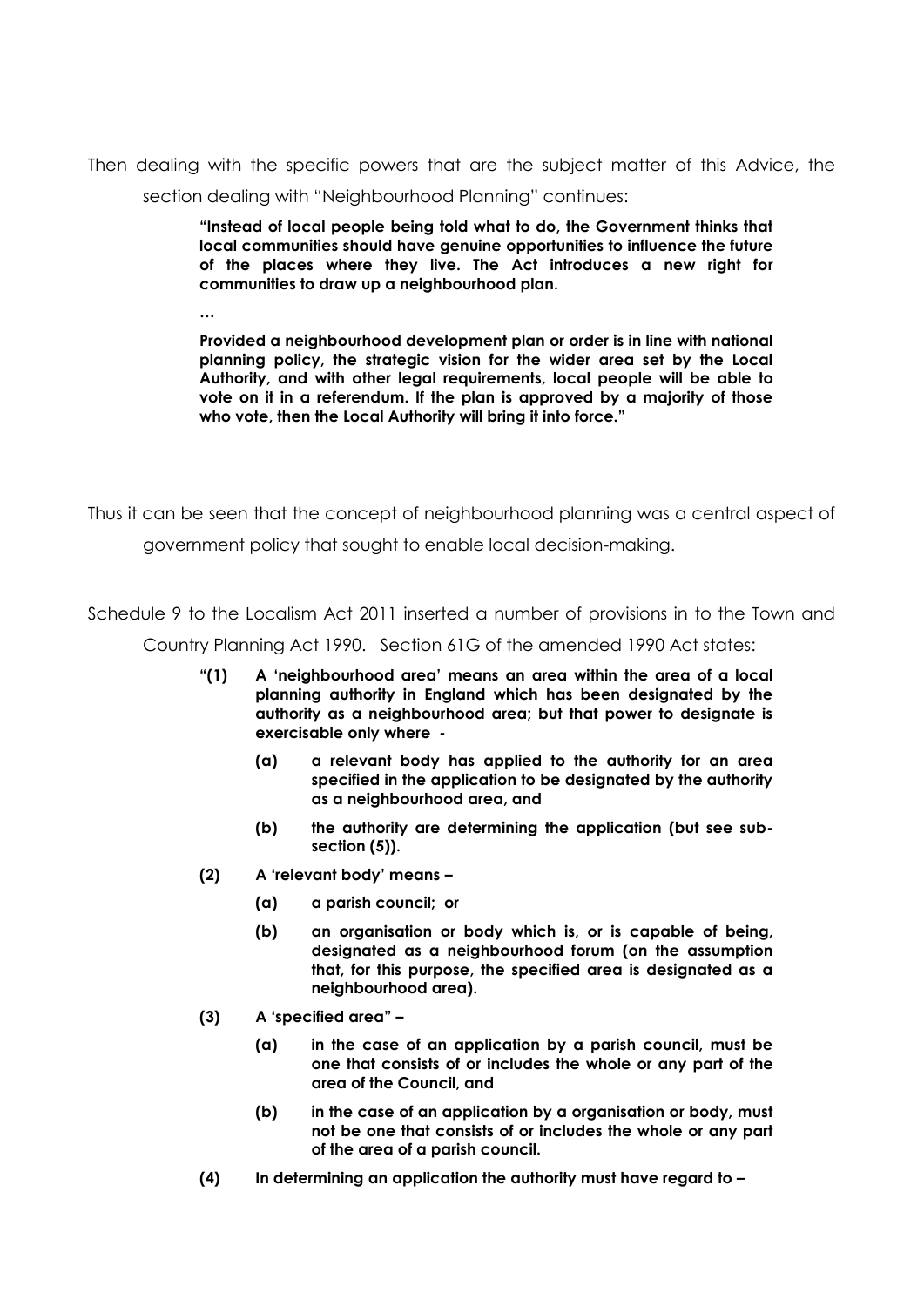- **(a) the desirability of designating the whole of the area of the parish council as a neighbourhood area, and**
- **(b) the desirability of maintaining the existing boundaries of areas already designated as neighbourhood areas.**
- **(5) If –**
	- **(a) a valid application has been made to the authority,**
	- **(b) some or all of the specified area has not been designated as a neighbourhood area, and**
	- **(c) the authority refuse the application because they consider the specified area is not an appropriate area to be designated as a neighbourhood area,**

**the authority must exercise their power of designation so as to secure that some or all of the specified area forms part of one or more areas designated (or to be designated) as neighbourhood areas."**

**"(9) If the authority refuse an application, they must give reasons to the applicant for refusing the application."**

Section 61F(5) of the 1990 Act states:

**–**

**"A local planning authority may designate an organisation or body as a neighbourhood forum if the authority are satisfied that it meets the following conditions -**

- **(a) It is established for the express purpose of promoting or improving the social, economic and environmental well-being of an area that consists of or includes the neighbourhood area concerned (whether or not it is also established for the express purpose of promoting the carrying on of trades, professions or other businesses in such an area),**
- **(b) Its membership is open to –**
	- **(i) individuals who live in the neighbourhood area concerned,**
	- **(ii) Individuals who work there (whether for businesses carried on there or otherwise), and**
	- **(ii) individuals who are elected members of a county council, district council or London Borough Council any of those area falls within the neighbourhood area concerned,**
- **(c) Its membership includes a minimum of 21 individuals, each of whom** 
	- **(i) lives in the neighbourhood area concerned,**
	- **(ii) works there (whether for a business carried on there or otherwise), or**
	- **(iii) is an elected member of the county council, district council or London borough council, any of which of whose area falls within the neighbourhood area concerned,**
- **(d) It has a written constitution, and**
- **(e) Such other conditions as may be prescribed."**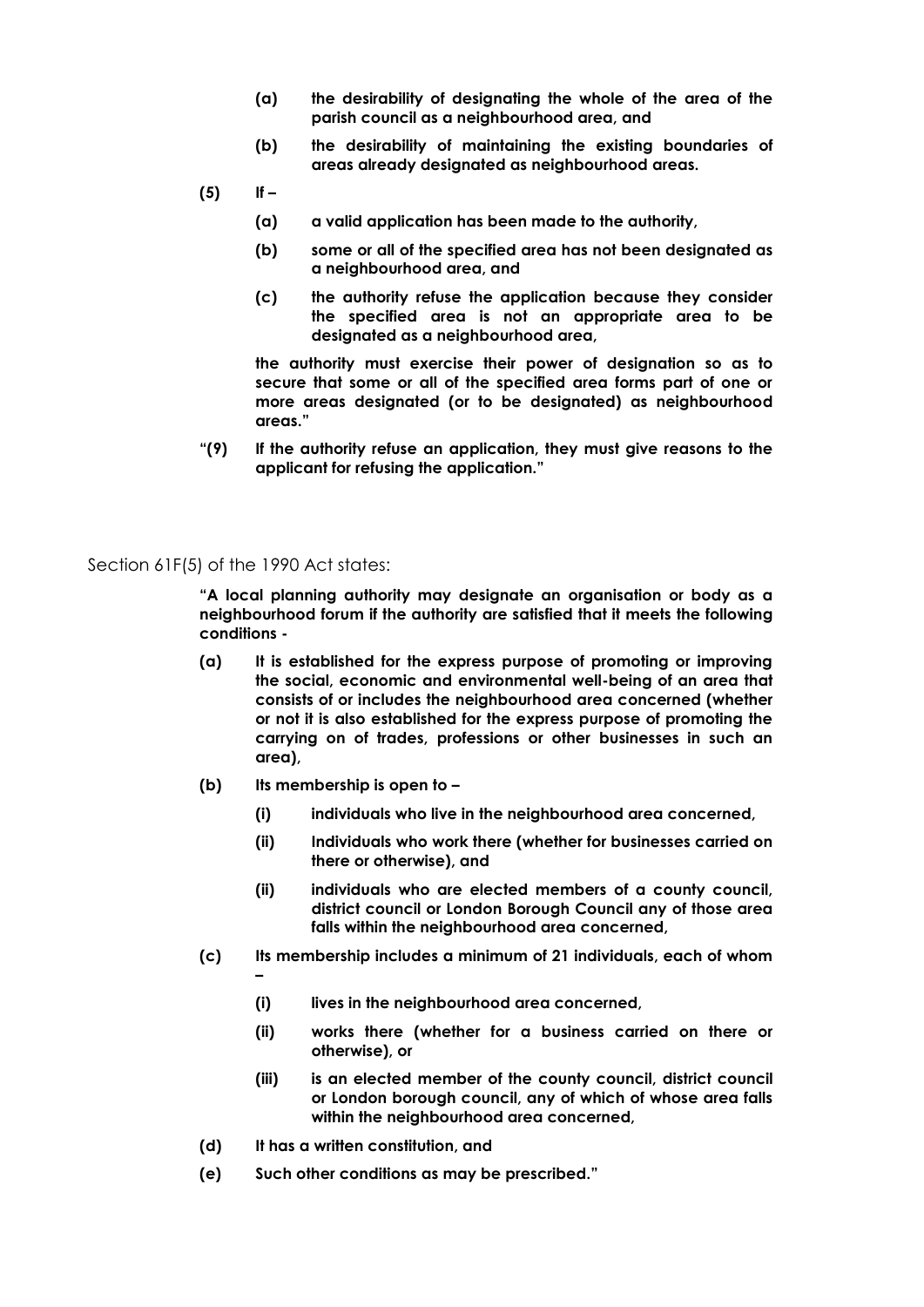- I do not detect from the correspondence that there is any serious challenge to the designation of the Woodford Neighbourhood Forum being other than compliant with these statutory provisions.
- The more controversial aspect relates to the inclusion in the proposed Neighbourhood Area of the former BAe site at Woodford Aerodrome. Consultation by Stockport MBC with DCLG (see Paragraph 4.2 of the Committee Report for 19<sup>th</sup> September 2013) has been provided in advance of soon to be published guidance. The consultation response establishes three key principles consistent with the legislation and the Government policy behind it:
	- that LPAs have a broad discretion as to how they determine such applications;
	- that the council should aim to designate the area as proposed by the local community; and
	- that no party should prejudge the content of the Neighbourhood Plan that might be subsequently prepared by the local community. [emphasis added]

It should come as no surprise in view of the Government intention behind the introduction to this legislation that the discretion of the LPA should, as a starting point, be that the area proposed in the application should be presumed to be appropriate unless there are compelling reasons that justify the exclusion of all or part of the area applied for. Perhaps equally importantly the concern, often expressed by developers, that a Neighbourhood Forum would be anti-development should carry very little weight.

This is made clear both in the statutory provisions and NPPF that states at Paragraph 184:

**"Neighbourhood planning provides a powerful set of tools for local people to ensure that they get the rights types of development for their community. The ambition of the neighbourhood should be aligned with the strategic needs and priorities of the wider local area. Neighbourhood plans must in general conform to the strategic policies of the local plan. To facilitate this, local planning authorities should set out clearly their strategic policies for the area and ensure that an up-to-date Local Plan is in place as quickly as possible. Neighbourhood plans should reflect these policies and neighbourhoods should plan positively to support them. Neighbourhood plans and orders should not promote less development than set out in the Local Plan or undermine its strategic policies."**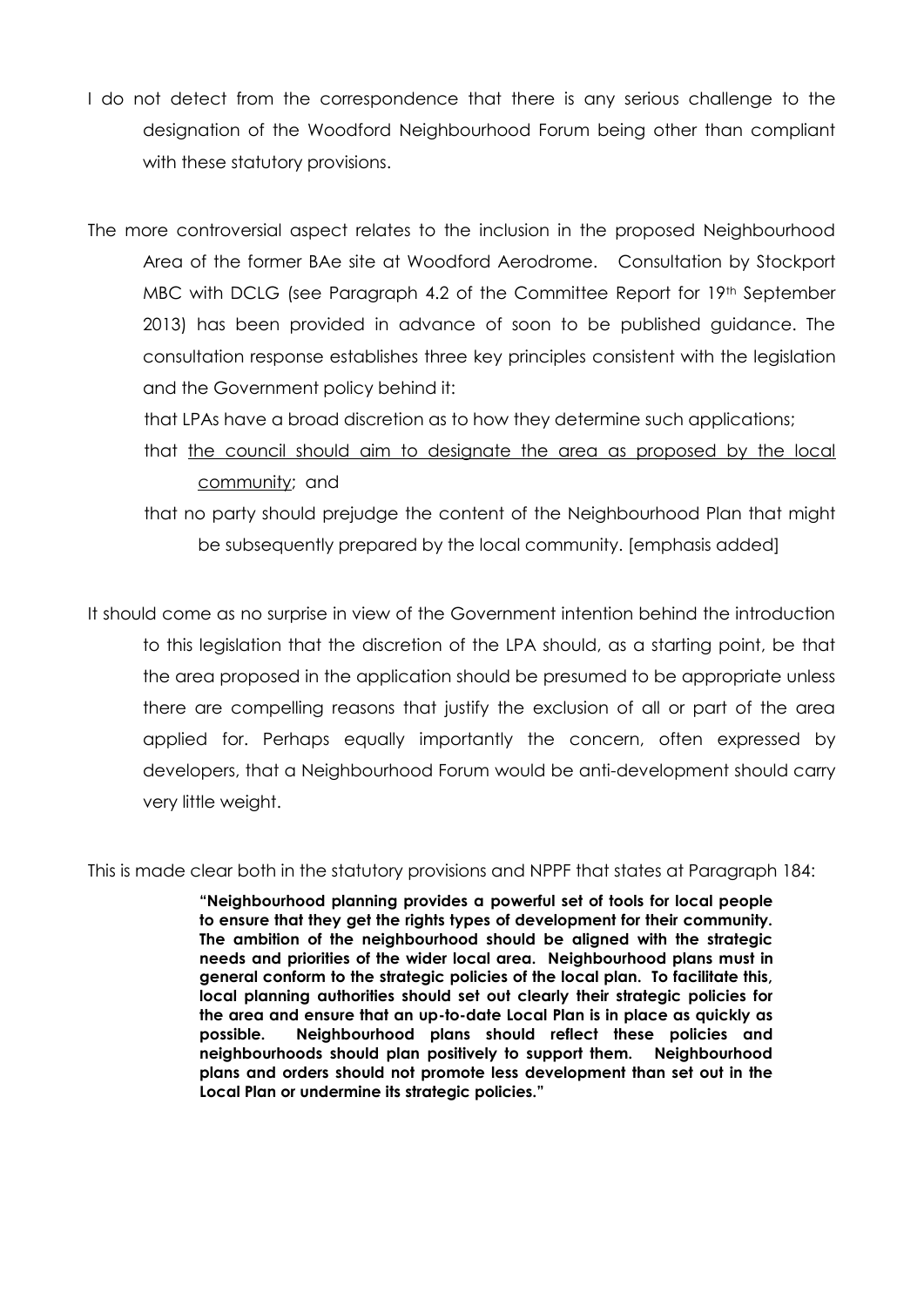- From consideration of the above statutory provisions and policy it is abundantly clear that there is nothing in the application that is before Stockport MBC that requires the LPA to reject any part of the area the subject matter of that application.
- The decision upon which the LPA a broad discretion must be exercised having regard to all relevant considerations against the factual circumstances at the time of the decision. However, it is important to emphasise that part of the important considerations to which the LPA must have regard is to the fact that the national policy that led to the enactment of these statutory provisions has, as its starting point, the empowerment of local communities in planning decisions that affect them. Safeguards from unwarranted overzealous control of development are provided in the Act and are also important considerations by the LPA. The Neighbourhood Plan that will be applied to the Neighbourhood Area is incapable of reducing the quantum of development set forward in the statutory development plan prepared at strategic level. Nor can its provisions and policies be inconsistent with NPPF. These are important safeguards, and vitally important material considerations, in determining the application that is before Stockport MBC.

# *Daws Hill <sup>1</sup>* Decision

- Stockport MBC anticipate that the developers of the Woodford Aerodrome site would subject any decision to include that site within the Neighbourhood Plan to judicial review. In doing so, the case of *Daws Hill* has been put forward as a precedent that requires the LPA to exclude a strategic development site.
- The *Daws Hill* decision is not authority for the proposition that strategic sites should be excluded from neighbourhood development plans. It is a site and factual specific decision in which Supperstone J carefully considered the factual matrix against which Wycombe BC made its decision and found that there was no legal error in their approach on the particular facts of the case.
- That case was a challenge by Daws Hill Neighbourhood Forum to the decision of Wycombe District Council to designate Daws Hill Residents Association as a

<sup>1</sup> <sup>1</sup> R (Daws Hill Neighbourhood Forum) v. Wickham District Council and Others [2013] EWHC 513 (Admin).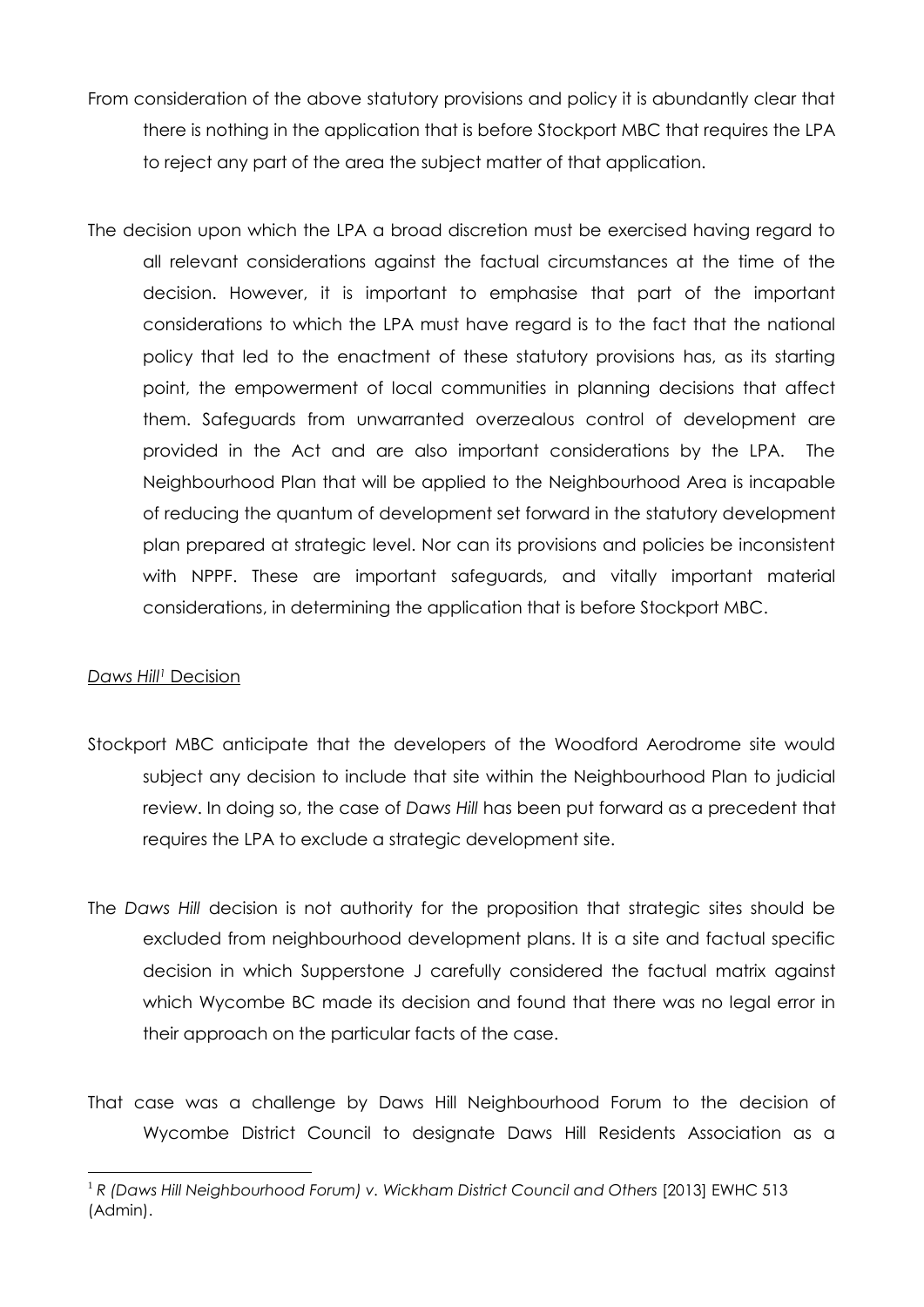Neighbourhood Forum in a Neighbourhood Area that was smaller than the Residents Association had applied for. In essence, two areas were excluded from the application: the former RAF Daws Hill site and the Handy Cross Sports Centre site.

- The decision of the Council in that case followed the Officers' recommendation to exclude both sites from the Neighbourhood Area. The reasons set out in the report were then communicated to the Residents Association and formed the justification for the exclusion. In essence, the reasons given were:
	- The two relevant sites were key strategic sites with implications with a wider sphere of influence;
	- Any referendum on the Neighbourhood Plan would need to take place over a wide area;
	- Planning matters were advancing on the two strategic sites that introduced an element of "timeliness" to the considerations. At the time an outline planning application had been made in respect of the Sports Centre and it was anticipated that a planning application would be received for the former RAF Daws Hill site;
	- Issues were raised about the expectations on the effectiveness of the Neighbourhood Plan by the local community.
- As stated above, Supperstone J arrived at his conclusion on a precise analysis of the factual circumstances and the broad discretion that he considered was given to the Council in the exercise of its judgment. He stated:

**"In my judgment Section 61G(5) does give the planning authority a broad discretion when considering whether the specified area is an appropriate area to be designated as a 'Neighbourhood' Area. In exercising that discretion the authority should, in my view, have regard to the particular circumstances existing at the time the decision is made."**

It should be noted that Counsel on behalf of Wycombe BC made the point in the course of her submissions (Paragraph 53) that it was not her case that strategic sites could not be the subject of a Neighbourhood Area. She made the case on the specific facts.

The overall conclusion of Supperstone J was: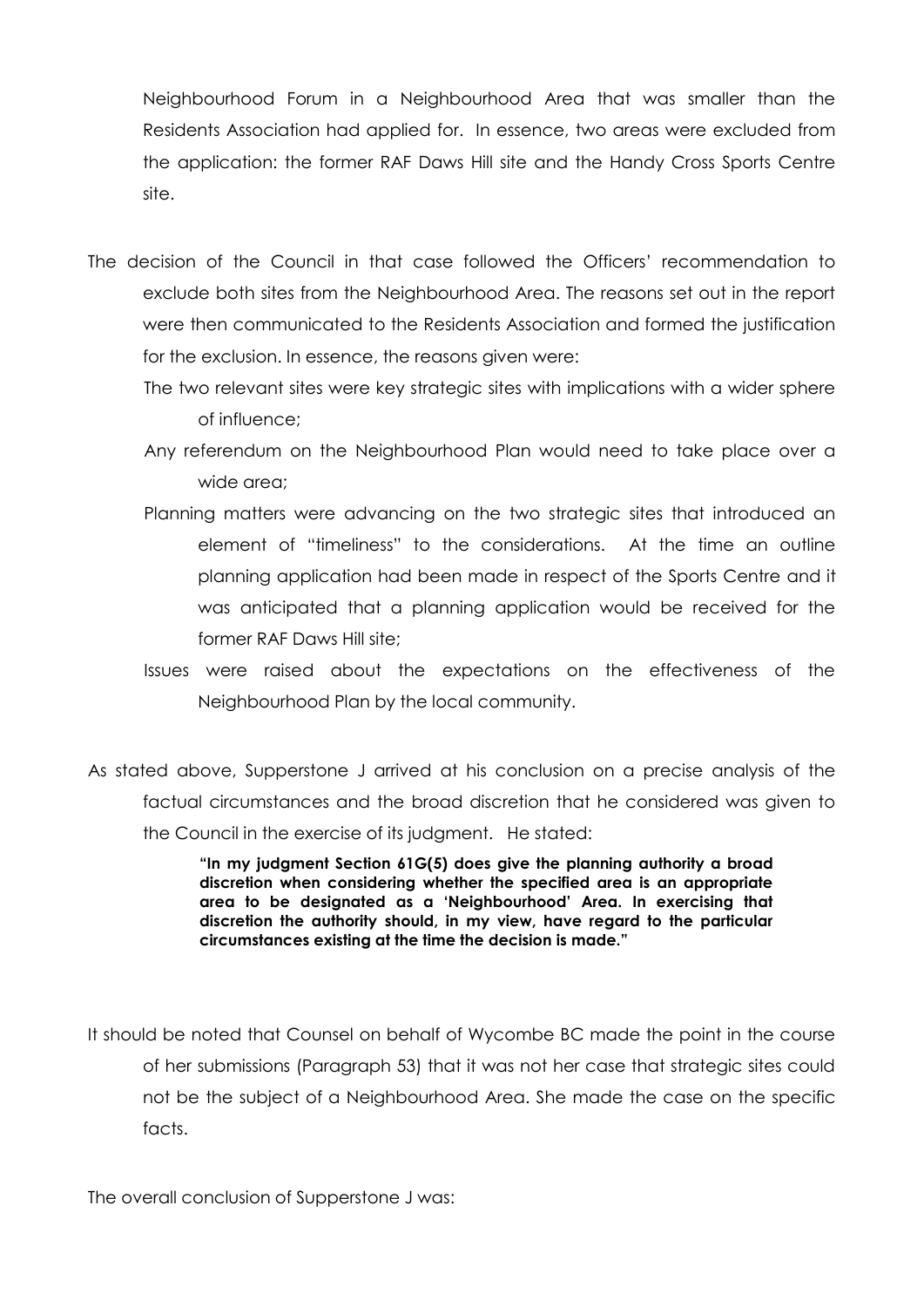**"Section 61G(5) of the 1990 Act (inserted by the 2011 Act) required the local planning authority in determining an application for a neighbourhood area to consider whether the area proposed is appropriate. The discretion given to the authority is a broad one. The exercise of a discretion turns upon the specific factual and policy matrix that exists in the individual case at the time when the determination is made. In my judgment the Council properly had regard to the specific circumstances that existed at the time when the decision was made to designate a Neighbourhood Area which excluded the RAF Daws Hill site, and the Handy Cross Sports Centre site. None of the grounds of challenge to the decision taken by the Council in this case have been made out."**

It is abundantly clear, therefore, that the Daws Hill case does not set a precedent whereby sites of strategic significance must be excluded from a Neighbourhood Plan. It cannot be used to brow beat the Council into rejecting the proposal put forward by the Forum.

#### **Discussion**

- The case for the selection of the area is required to be put forward in the application in accordance with the Neighbourhood Planning (General) Regulations 2012. That has been undertaken and the application formulated on that basis. Crucial to the consideration must be the underlying policy objectives that gave rise to the amendment to the Town and Country Planning Act 1990 by the Localism Act 2011. These have been set out above. It is equally important to bear in mind that, notwithstanding the often hysterical response of developers to such applications, any Neighbourhood Plan is required to be in compliance with the strategic policies of the Local Plan made by the LPA and national policy including that contained within NPPF. The safeguards in the Act and policy are important material considerations.
- There is in the body of the draft Report to Committee a comparison between the *Daws Hill* case and the Woodford Aerodrome circumstances. All cases will have to be considered on their merits, but it is important to draw a distinction arising from the specific consultation with DCLG that is referred to in the body of the report. There was, as far as one can detect from consideration of the *Daws Hill* case, no such consultation response from the Department for Communities and Local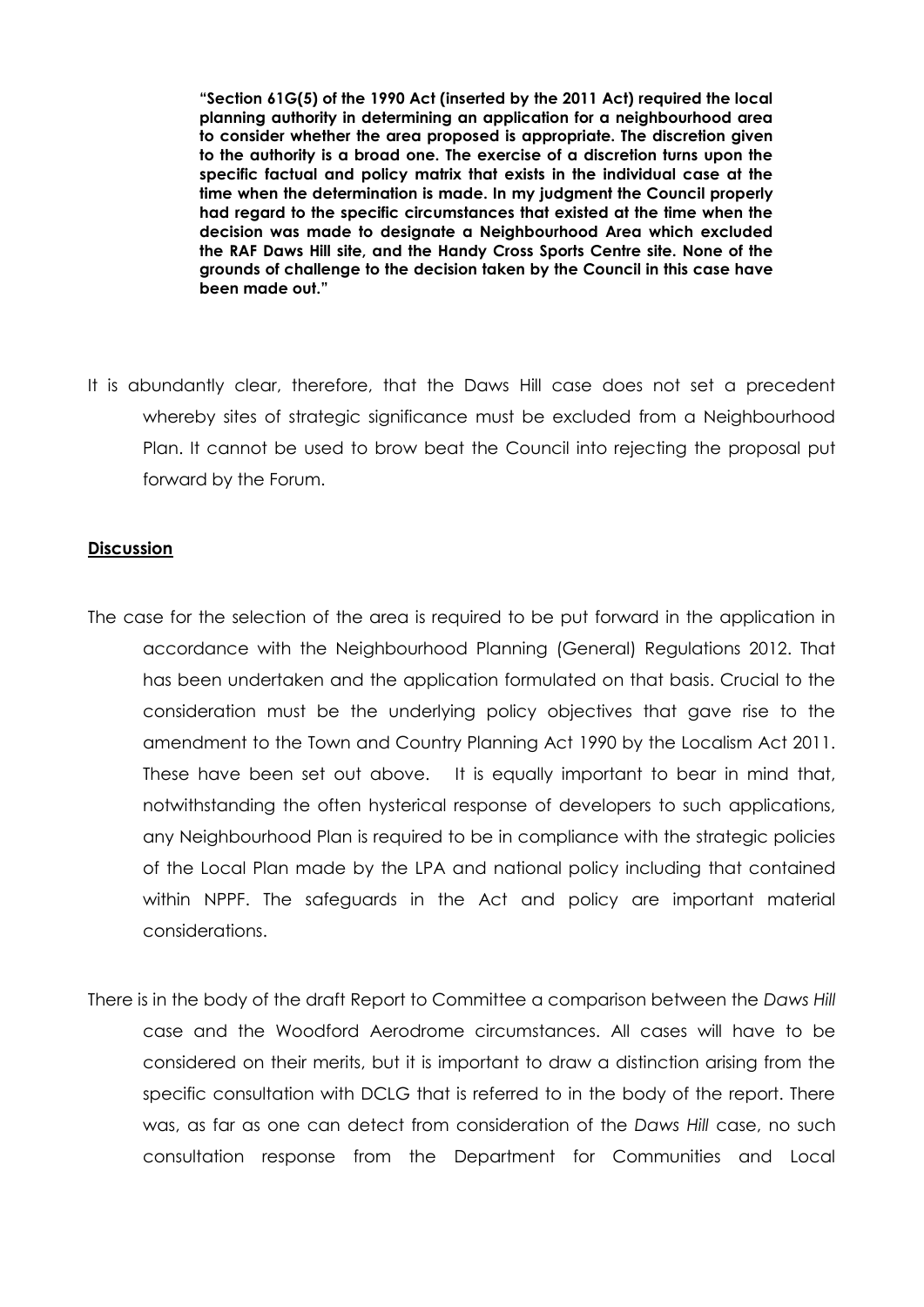Government unlike the present case. The advice set forward at Paragraph 4.2 of the draft Report states:

## **"that Councils should aim to designate the area as proposed by the local community"**

does not figure in the *Daws Hill* case. The additional significance also drawn attention to the need for compliance with the strategic policies of the Local Plan and NPPF does not appear to have been addressed in *Daws Hill*.

- Essentially there is a presumption in favour of the area proposed to be designated by the local community. This is an important consideration. The counterbalance, reflected in many of the considerations at the tables following Paragraph 4.9 and Paragraph 4.17 of the draft Officers' Report also must be tempered by the recognition that the concerns articulated by the developers and Council officers are adequately addressed by the requirement for compliance with the provisions of the Local Plan and NPPF.
- The utility of including the Woodford Aerodrome site within the Neighbourhood Plan has also been brought into question. The development on site could be anticipated to take place over very many years. The degree of control that would be exercised by the Neighbourhood Forum in determining applications in accordance with any Neighbourhood Plan would be exactly the same as the approach that is frequently adopted in emerging development plans prepared under the 1990 Act. It does not amount, individually or cumulatively with other issues, to a justification for its exclusion from the area to be covered by the Neighbourhood plan.
- On the contrary, given that the development of the site will impact upon the lives of the Woodford residents and businesses the degree of control that a Neighbourhood Plan would afford should be regarded as a very good example of local engagement with the planning process that the Localism Act 2011 was intended to deliver.

#### **Conclusion**

In conclusion I advise as follows: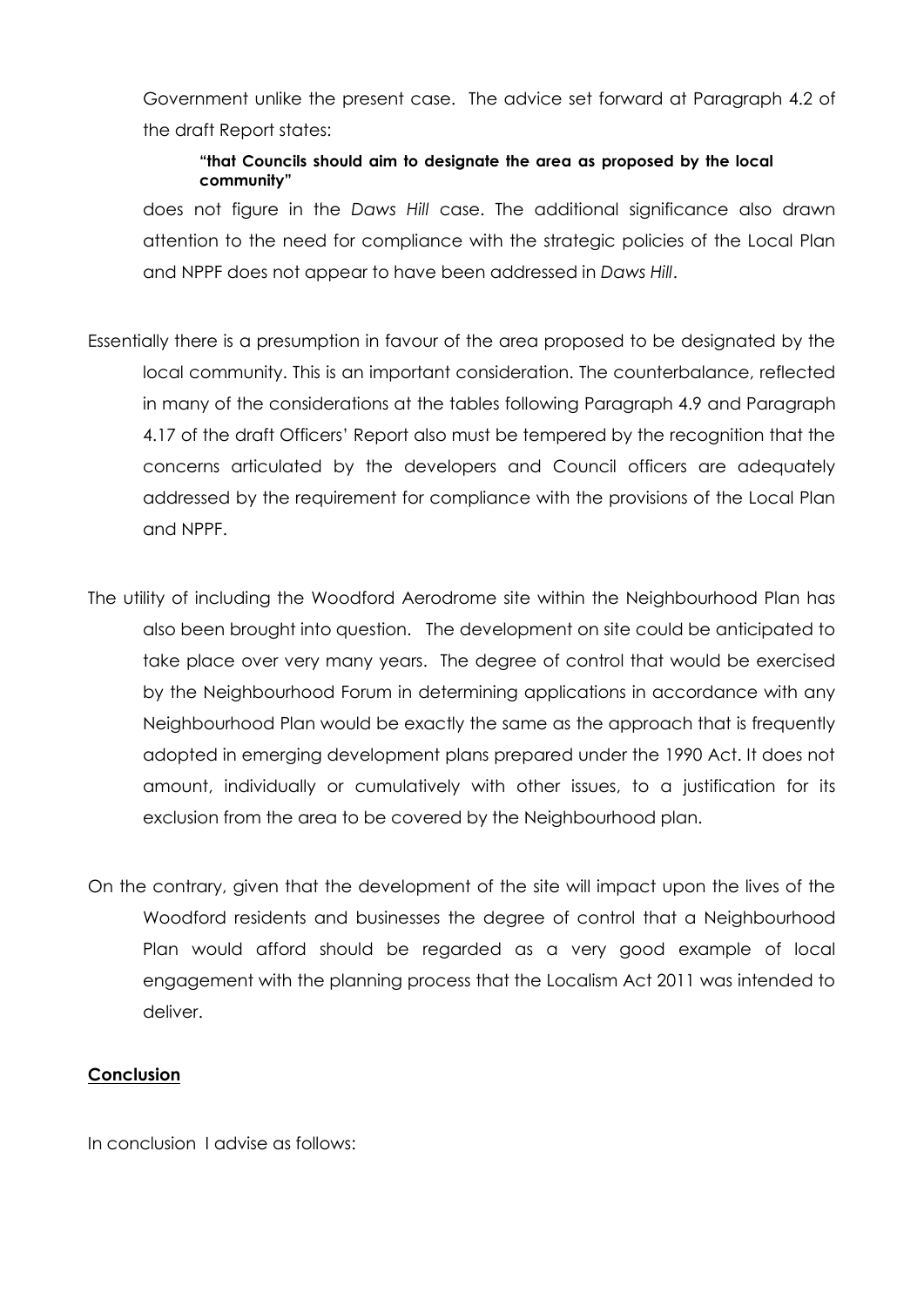- Under the provisions contained in the Town and Country Planning Act 1990 as amended by the Localism Act 2011 Stockport MBC has a broad discretion in relation to the neighbourhood area designation that is to be selected.
- Importantly, following the consultation advice from DCLG, it is obliged to have regard, as a material consideration, to their advice that the Council should aim to designate the area as proposed by the local community having regard to the requirements in statute and policy for any Neighbourhood Plan to be compliant with the strategic policies of the Local Plan and NPPF.
- The *Daws Hill* decision is not a precedent for a conclusion that a site that has impact beyond the Neighbourhood Area proposed should be excluded, nor should, necessarily, strategic sites also be excluded.

The *Daws Hill* decision was specific to its factual and policy circumstances.

- There is no proper factual or policy justification for the exclusion of the Woodford Aerodrome site put forward by the proposed developers.
- The threat of judicial review or any other litigation is not a material consideration in determining whether to exclude Woodford Aerodrome within the Neighbourhood Area.
- Stockport MBC can lawfully include the Woodford Aerodrome site within the proposed application and such decision would be justified and defensible in the event of any judicial review/ challenge to that decision.

I believe I have dealt with all the matters raised, but if I can assist further do not hesitate to contact me.

#### **JOHN BARRETT**

September 2013

#### **KINGS CHAMBERS**

36 Young Street **MANCHESTER** M3 3FT DX 718188 (MCH 3) Tel: 0161-832-9082 Fax: 0161-835-2139